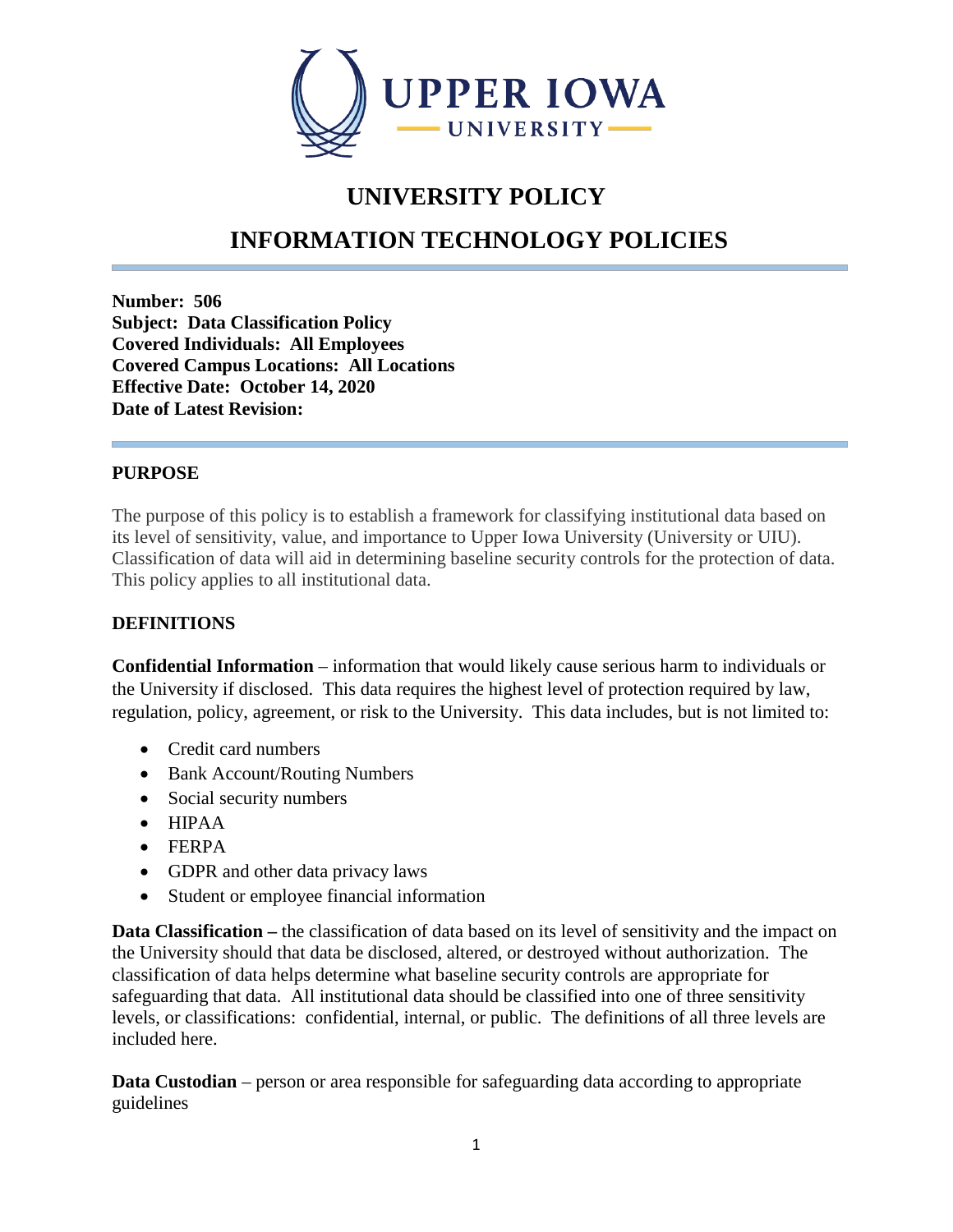**Data Steward** – person or area responsible for the respective data

**Institutional Data** – all data owned or licensed by the University

**Internal Information** – information that may cause risk to individuals or to the University, if disclosed. Internal information must be guarded due to proprietary, ethical, or privacy considerations, and must be protected from unauthorized access, modification, transmission, storage or other use. This classification applies even though there may not be a civil statute requiring this protection. This information is restricted to members of the University community who have a legitimate purpose for accessing such data. Internal information includes, but is not limited to:

- UIU ID number
- University financial information, including budget reports, internal memos, or other business related data
- Student information
- Employment or personnel data
- Departmental operating procedures
- Performance evaluations

**Public Information** – information available on UIU websites and publications. Public information may or must be available to the public and is defined as information with no existing local, national or international legal restrictions on access or usage. Public information includes, but is not limited to:

- Directory information
- Course title/code/location
- Schedules of classes
- Press releases
- Interactive University maps, newsletters, newspapers and magazines
- Announcements, advertisements, and freely available data on University websites

## **POLICY**

Data processed, received, sent, or maintained by the University is classified into the following three categories:

- 1. Confidential
- 2. Internal
- 3. Public

Departments should carefully evaluate the appropriate data classification category for their information. It is the responsibility of every University employee to safeguard all respective data.